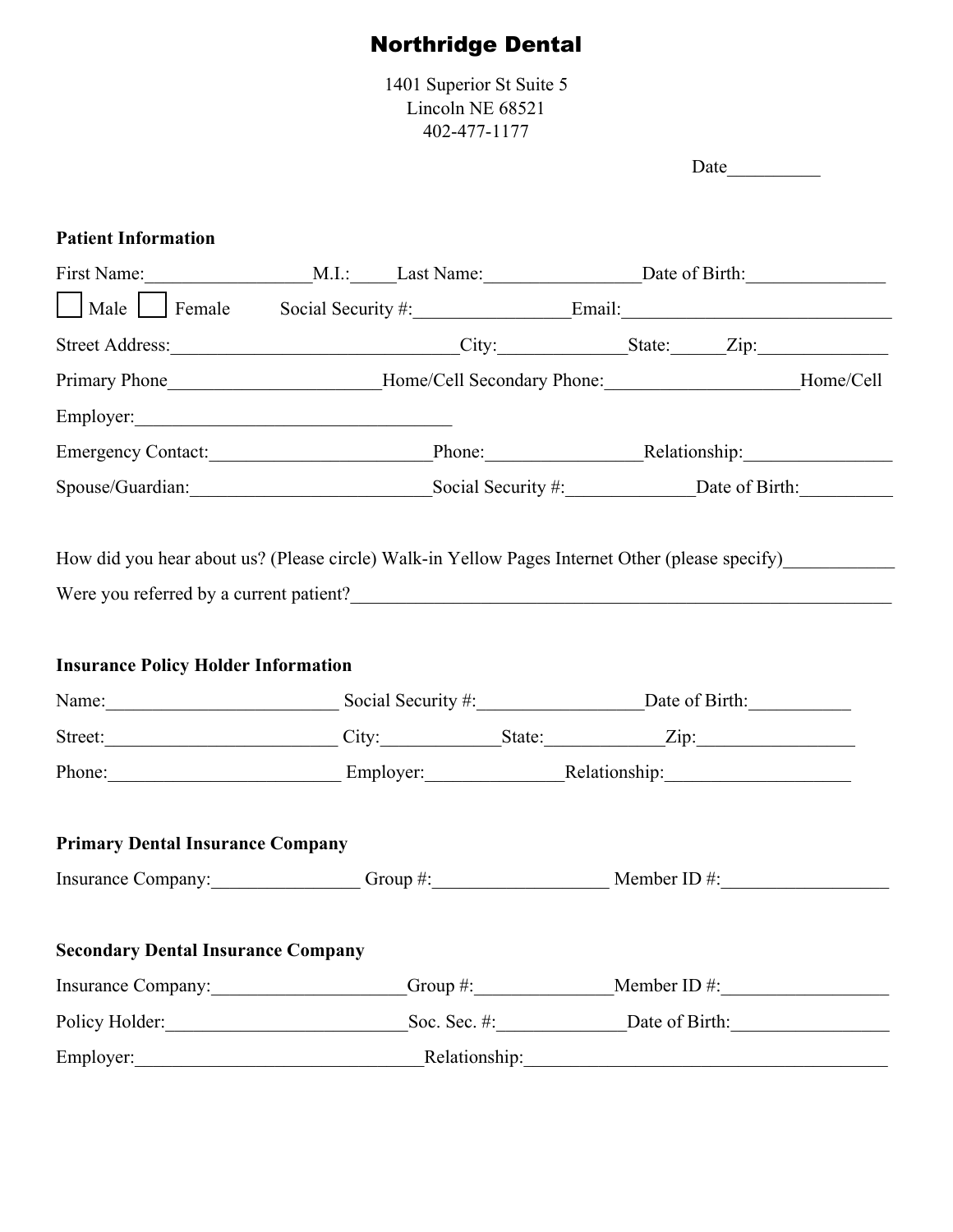### **Assignment of Insurance Benefits**

I hereby give authorization to release any information including diagnosis and records of any treatment rendered to process my dental insurance claims, and request that payment of benefits be made directly to Northridge Dental. I understand I am financially responsible for charges not covered or denied by my insurance company. A photocopy of this agreement shall be valid as the original. This authorization is to remain in effect until revoked in writing by me or my legal representation.

 ${\bf X}$  , and the contribution of the contribution of the contribution of the contribution of the contribution of the contribution of the contribution of the contribution of the contribution of the contribution of the cont Signature of patient or parent/guardian (if patient is a minor) Date

# **Financial Policy and Arrangements**

As a courtesy to our patients, our office will submit insurance claims for the patient-responsible party, however, we require that any deductible and/or co-insurances amounts be paid at the time of service. We offer the following methods or payment: cash, check, or credit card. If you are unable to pay your portion at the time of service, financial arrangements are available. If you have any questions concerning financial arrangements or need special arrangements, please ask for assistance prior to services being rendered.

> **Finance charges-** If the entire balance due within 25 days of the first monthly billing date is not paid, then a finance charge of 1.5% will be assessed each month unless a payment plan is arranged or the account is paid in full. Failure to keep the account current with regard to your payment arrangements will then be considered for collection or legal action. At that time, we will be unable to provide additional dental services.

 ${\bf X}$  , and the contribution of the contribution of the contribution of the contribution of the contribution of the contribution of the contribution of the contribution of the contribution of the contribution of the cont

Signature of patient or parent/guardian (if patient is a minor) Date

# **Acknowledgement of Receipt and Review of Privacy Policies**

I have read and understand the Notice of Privacy Policies. I further understand that if I am unable or choose not to sign this document, a staff member will sign their name and date to verify the Notice of Privacy Policies were reviewed by me, and if I desire a copy of the Notice of Privacy Policies, or my signed copy of the Acknowledgment of Receipt and Review of the Notice of Privacy Policies, I may be given such copy upon request.

Signature of patient or parent/guardian(if patient is a minor) Date

### **Financial Authorization**

Please indicate the manner in which you wish to handle your account:

I have no dental insurance. I will pay cash, check, or credit card on the day of the appointment.

I have dental insurance and will pay my estimated portion of the total.

 ${\bf X}$  , and the contribution of the contribution of the contribution of the contribution of the contribution of the contribution of the contribution of the contribution of the contribution of the contribution of the cont Signature of patient or parent/guardian (if patient is a minor) Date

**Attention:** Please give 24 hour notice is you are unable to keep your appointment. If you fail to come to your appointment twice, we will no longer be able to appoint you at this office.

# **"NO-SHOW POLICY" INCLUDES A FEE OF \$50.00 FOR ANY "NO-SHOW" OF A SCHEDULED APPOINTMENT**

**Signature\_\_\_\_\_\_\_\_\_\_\_\_\_\_\_\_\_\_\_\_\_\_\_\_\_\_\_\_\_\_\_\_\_\_\_\_\_\_\_\_\_\_\_\_\_\_\_\_**

 $X$  and the set of the set of the set of the set of the set of the set of the set of the set of the set of the set of the set of the set of the set of the set of the set of the set of the set of the set of the set of the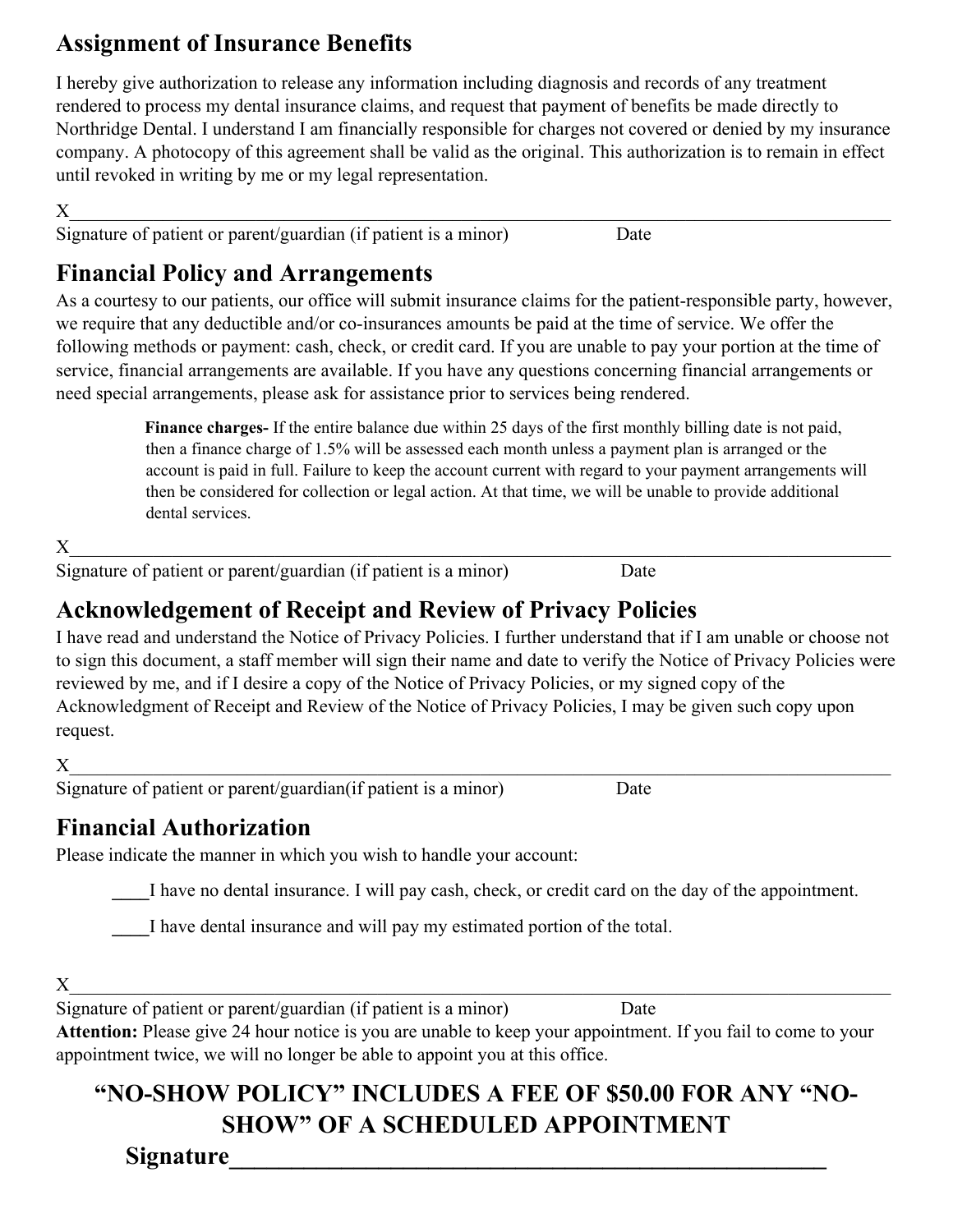### **Dental/Medical History**

### **Dental History**

| When was your last dental check up? |                                                                                                | Last dental x-rays?                    |                                                           |  |  |  |
|-------------------------------------|------------------------------------------------------------------------------------------------|----------------------------------------|-----------------------------------------------------------|--|--|--|
|                                     | Do you wear dentures or partials? Yes/No                                                       |                                        | Do your gums bleed when your brush or floss? Yes/No       |  |  |  |
|                                     | Are your teeth sensitive to Hot/Cold/Sweet/Sour/Pressure How many times per week do you floss? |                                        |                                                           |  |  |  |
|                                     | Have your had problems with any of the following?                                              |                                        |                                                           |  |  |  |
| <b>Bad Breath</b>                   | Difficult extractions<br>Periodontal Disease Food collection between teeth                     | Sores/Lumps in mouth<br>Grinding teeth | Loose teeth or broken fillings<br>Clicking or popping jaw |  |  |  |
|                                     | Do you feel you have any dental problems at this time?                                         |                                        |                                                           |  |  |  |

#### **Medical History**

Have you ever had or do you currently have... (please check yes or no for each)

|                          | Yes | N <sub>o</sub> | <b>Notes</b> |                      | Yes | N <sub>o</sub> | <b>Notes</b> |
|--------------------------|-----|----------------|--------------|----------------------|-----|----------------|--------------|
| Arthitis/Rheumatism      |     |                |              | Rheumatic fever      |     |                |              |
| Damaged heart valve      |     |                |              | <b>Diabetes</b>      |     |                |              |
| Mitral valve prolapse    |     |                |              | Epilepsy             |     |                |              |
| Heart murmur             |     |                |              | Fainting             |     |                |              |
| High blood pressure      |     |                |              | Headaches            |     |                |              |
| Low blood pressure       |     |                |              | <b>HIV/AIDS</b>      |     |                |              |
| Chest Pain/angina        |     |                |              | <b>Back Problems</b> |     |                |              |
| Heart Attacks (when?)    |     |                |              | Tuberculosis         |     |                |              |
| Irregular heartbeat      |     |                |              | Shortness of breath  |     |                |              |
| Cardiac pacemaker        |     |                |              | Cancer/which type?   |     |                |              |
| Heart surgery (when?)    |     |                |              | Chemotherapy         |     |                |              |
| Asthma                   |     |                |              | Radiation treatment  |     |                |              |
| Congestive heart failure |     |                |              | Artificial joints    |     |                |              |
| Hepatitis                |     |                |              | Sinus trouble        |     |                |              |
| Liver disease            |     |                |              | Jaw pain             |     |                |              |
| Stroke (when?)           |     |                |              | <b>Blood</b> disease |     |                |              |

| Do you have a prosthetic joint/implant? Yes No If so, describe: |  |
|-----------------------------------------------------------------|--|
|-----------------------------------------------------------------|--|

Have you had a heart valve replacement or vascular graft? Yes No Describe: \_\_\_\_\_\_\_\_\_\_\_\_\_\_\_\_\_\_\_\_\_\_\_\_\_\_\_\_\_\_\_\_\_\_\_

Has your doctor/previous dentist recommended you take a pre-med antibiotic before dental treatment? Yes No

Have there been any recent changes in your general health? Yes No

Have you had any recent illness or been hospitalized?